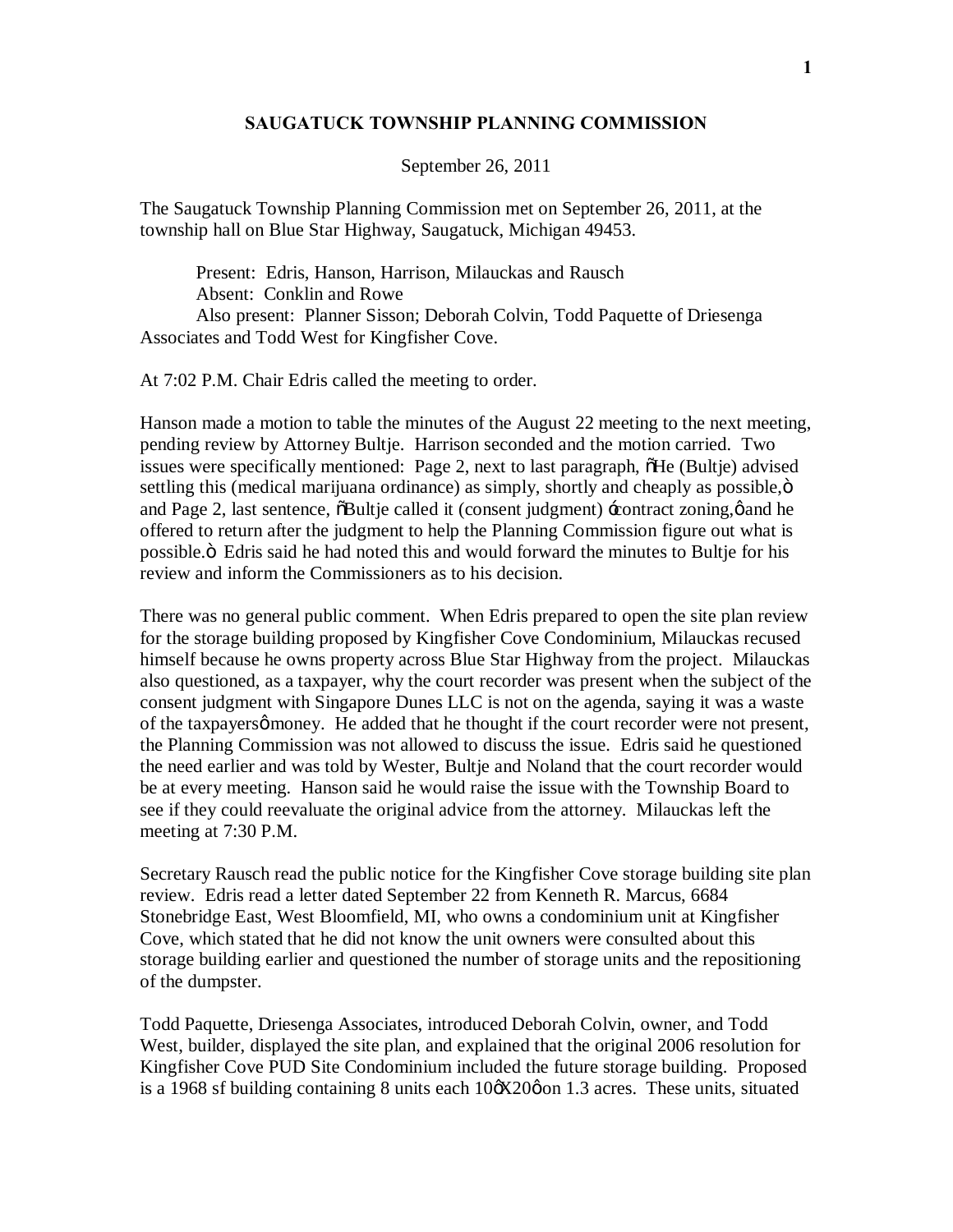near the entrance to the development on the commercially-designated parcel, will be sold only to Kingfisher Cove cabin owners. They will look similar to the cabins but vinyl sided. The drive will be gravel, the only utility necessary will be electricity, lights will be shoebox-style on the front of the building, no building will take place in the floodplain or wetland nearby, and only those trees necessary to make room for the construction will be removed, leaving a buffer along Blue Star Highway. Paquette said they would like conditional approval and intend to begin construction within 24 months.

Sisson reviewed his memo of September 23, pointing out that the master deed must be amended to reflect that the storage is only for cabin residents, that the Ordinance requires off-street parking and loading areas be paved, but the P.C. has discretion to waive this, and there should be a concrete apron in front of the doors, that the height of the building does not conform to commercial requirements, that the drainage should be reviewed by the Drain Commission and MDEQ, that the proposed lighting fixtures should be verified, and that the dumpster should be fenced and gated.

There was some disagreement over whether the trees should be surveyed, Harrison saying it was required in a document he found in the original file, and Sisson saying that was superseded by the resolution that was approved. Hanson said he was concerned about the ownership provisions: what if an owner sells his cabin but his buyer doesngt want the storage unit and he decides to keep it? That way the storage unit would be owned by an outsider. Also what if its difficult to sell the storage units to the cabin owners? Colvin said most of the current owners want the storage units, and they would come up with language to assure that they are only owned by residents. The nonconformance of the height of the building was solved by determining it to be an accessory building. Hanson was concerned about dust from the gravel drive, saying these storage units could be garages and therefore used more often than just to retrieve some stored item. Harrison wanted the site staked to better determine how the wetland may have increased.

Hanson made a motion, supported by Rausch, to give conditional approval of the site plan for the proposed storage building for Kingfisher Cove PUD, based on the drawing dated 9/13/2011, with the following conditions:

1. Copies of the amended Master Deed and By-law documents limiting the sale and use of the units must be submitted to the Planning Commission for review prior to approval. 2. Parking: An 8-foot concrete or asphalt apron must extend along the entire length of the building in front of the doorways.

3. Landscaping and Tree Protection Zone (TPZ): The site plan must be modified to note the type and size of tree plantings north of the building; the tree protection provisions now in place remain in place over the balance of the undeveloped site; applicant will provide the 2005 tree survey with any major changes noted.

4. Drainage: Prior to commencement of construction, the drainage plan must be approved by the Allegan County Drain Office and MDEQ, as applicable, and documentation submitted to the Zoning Administrator.

5. Outdoor lighting: Cut sheets for the fixtures should be provided for verification.